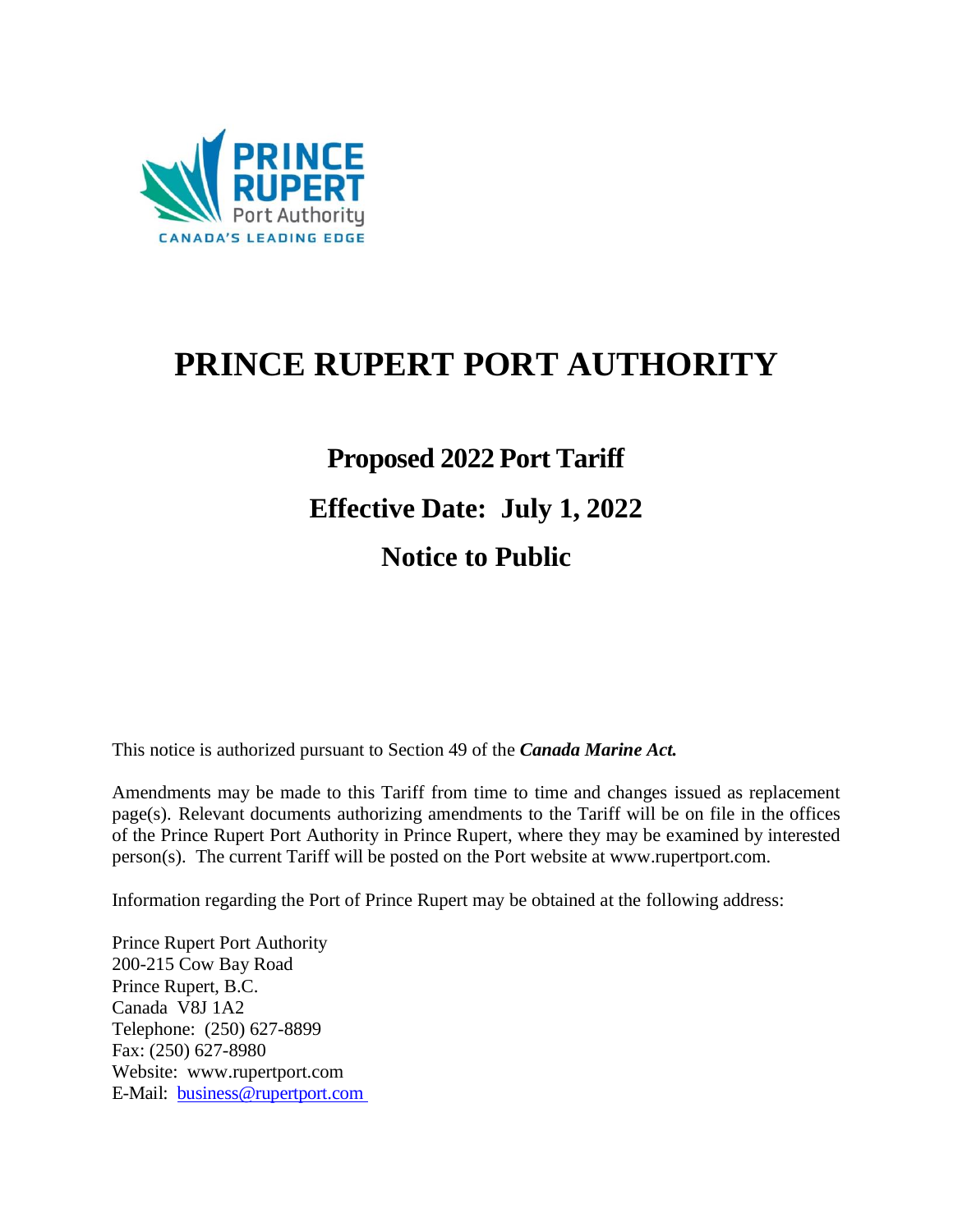## **Table of Contents**

| 1. |     |  |
|----|-----|--|
| 2. |     |  |
| 3. |     |  |
| 4. |     |  |
| 5. |     |  |
|    | 5.1 |  |
|    | 5.2 |  |
|    | 5.3 |  |
|    | 5.4 |  |
|    | 5.5 |  |
|    | 5.6 |  |
|    | 5.7 |  |
|    | 5.8 |  |
|    | 5.9 |  |
| 6. |     |  |
|    | 6.1 |  |
|    | 6.2 |  |
|    | 6.3 |  |
|    | 6.4 |  |
|    | 6.5 |  |
|    |     |  |
|    |     |  |
|    |     |  |
|    |     |  |
|    |     |  |
|    |     |  |
|    |     |  |
|    |     |  |
|    |     |  |
|    |     |  |
|    |     |  |
|    |     |  |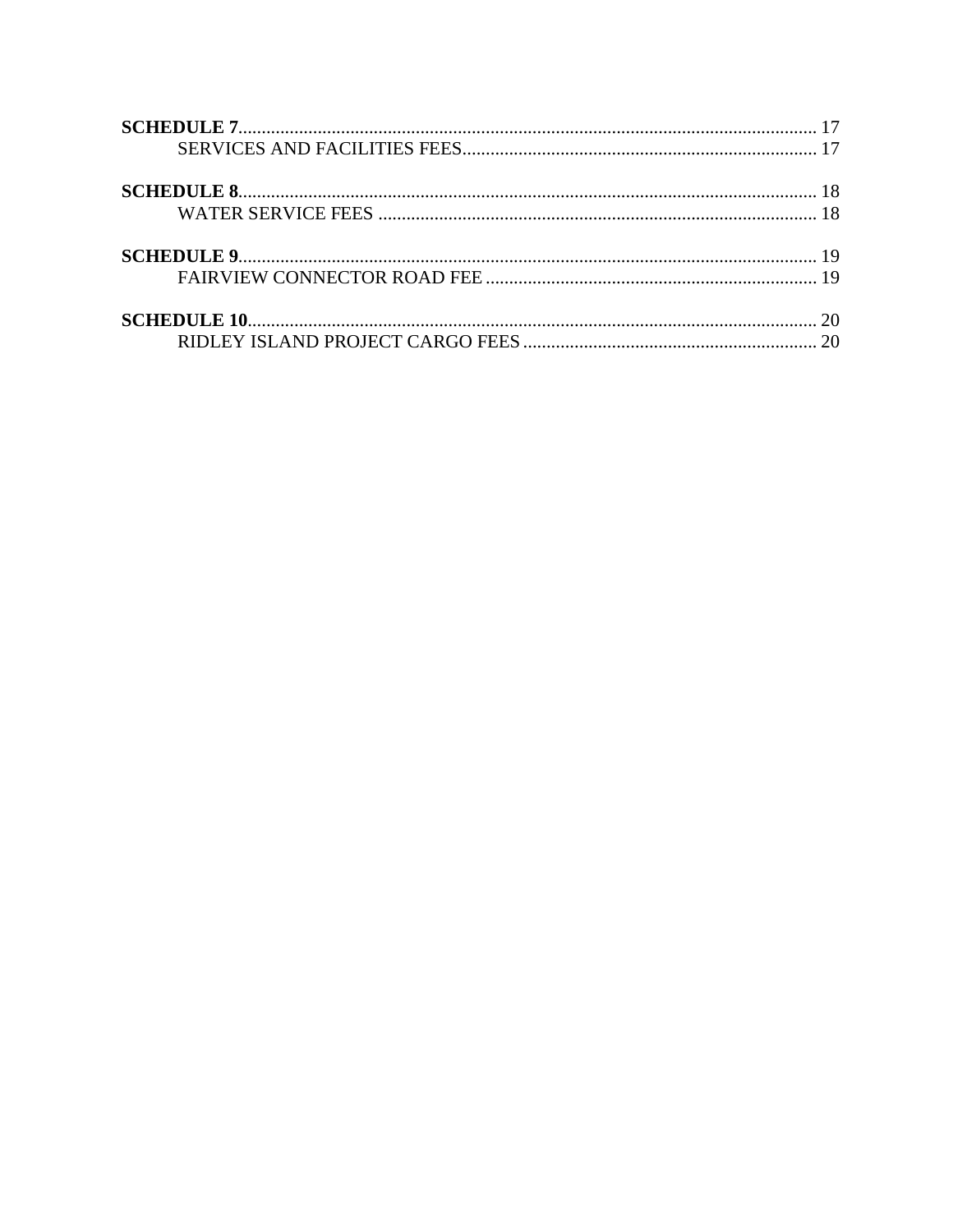#### <span id="page-3-0"></span>**1. SHORT TITLE**:

This Tariff may be cited as the Prince Rupert Port Authority 2022 Port Tariff.

#### <span id="page-3-1"></span>**2. INTERPRETATION:**

In this Tariff;

- 2.1 "All Cargoes N.O.S." means all other cargoes not otherwise specified within this Tariff;
- 2.2 "Anchorage" means anchorages administered by the Authority;
- 2.3 "Anchorage Fee" means a fee for a Vessel utilizing an Anchorage or Anchorages;
- 2.4 "Authority" means the Prince Rupert Port Authority;
- 2.5 "Authority Property" means a Facility whether owned by or under the administration of the Prince Rupert Port Authority and is located within the Harbour or on Port Administered Lands;
- 2.6 "Berthage Fee" means a charge in respect of a Vessel that occupies a berth or is made fast to, or tied up alongside, any other Vessel occupying a berth at Fairview Terminal, Northland Cruise Terminal;
- 2.7 "CMA" means the *Canada Marine Act,* **S.C. 1998, C.10**;
- 2.8 "Container" means a large rectangular box of standard design for transportation of any cargo by ocean Vessel and includes containers that are insulated, refrigerated and variously described as flat rack, vehicle rack, liquid tank, and open top, and unless otherwise specified means a laden or empty box;
- 2.9 "Dockage Fee" means a fee imposed for the provision or use of Authority Property at Northland Cruise Terminal;
- 2.10 "Facility" means any wharf, pier, jetty, bulkhead, dock, building or similar structure or facility.
- 2.11 "Fairview Connector Road Fee" means a fee imposed in respect of a Container which moves via truck to or from Fairview terminal via the Fairview Ridley Connector Corridor;
- 2.12 "Fairview Ridley Connector Corridor" means the approximately 5km road along the west coast of Kaien Island linking the Fairview Container Terminal with Ridley Island;
- 2.13 "Free Time" means that period of time during which Goods may remain on

**Canadä**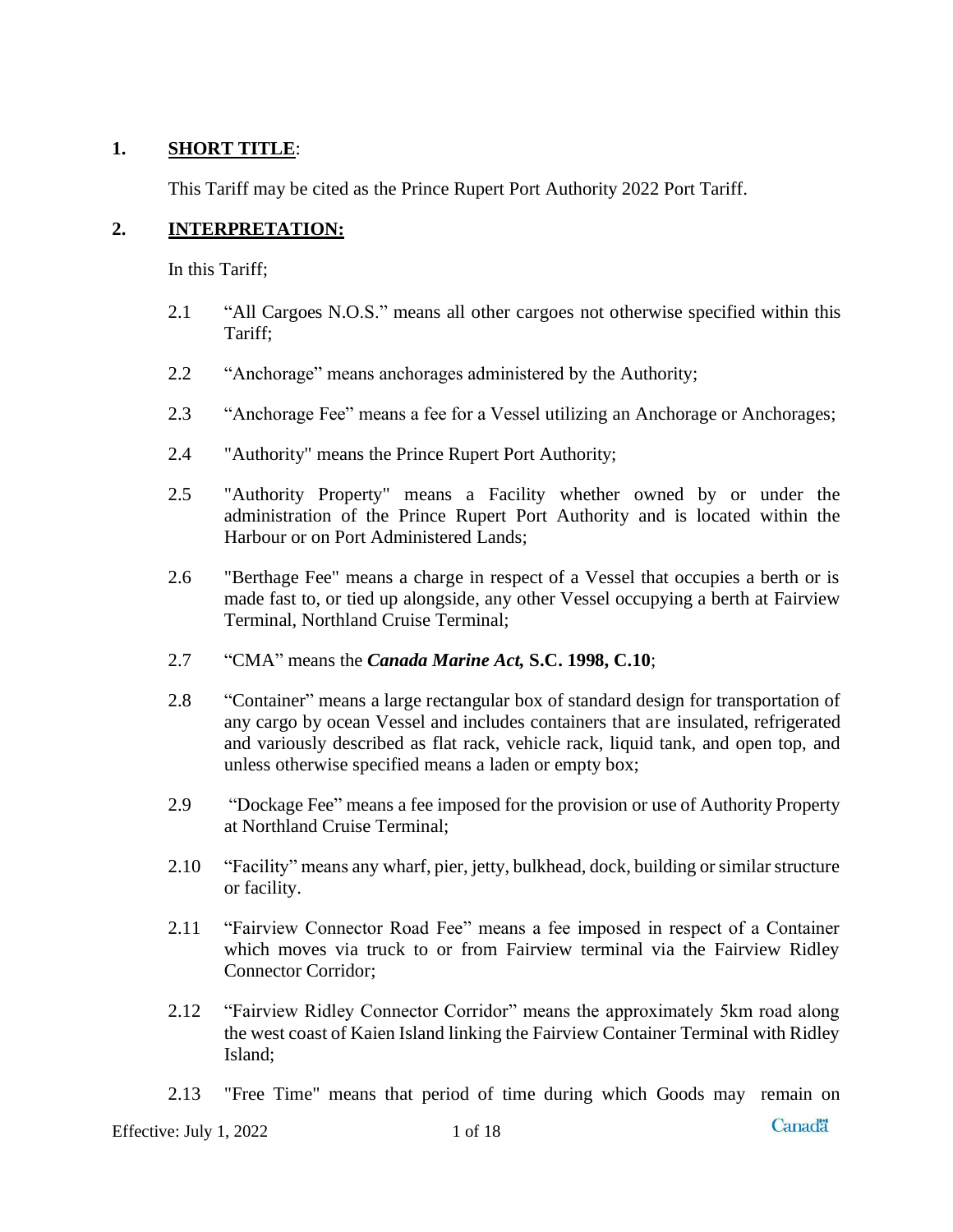Authority Property during which no charge is levied;

- 2.14 "Goods" means any cargo, commodity, thing or product, including livestock and animals, within the Harbour or on Port Administered Lands, whether under bill of lading or not and includes Goods carried in Containers, as Project Cargo, Logs and All Cargoes N.O.S.;
- 2.15 "Harbour" means the navigable waters that are within the jurisdiction of the Authority set out in Schedule "A" of the Authority's Letters Patent;
- 2.16 "Harbour Dues" means a fee payable by a Vessel that enters the Harbour;
- 2.17 "Letters Patent" means Letters Patent issued by the Minister of Transport to the Authority and made effective May 1, 1999 and any Supplementary Letters Patent issued thereto;
- 2.18 "Lighterage" means a fee imposed in respect of Project Cargo, Logs or All Cargoes N.O.S. which are transshipped between Vessels, unloaded overside from Vessel to water or loaded from water to Vessel;
- 2.19 "Measurement" means one cubic metre  $(m^3)$ ;
- 2.20 "Non- working period" means a period defined as a non- working period in the collective agreement between the British Columbia Maritime Employers Association and International Longshoreman's and Warehouseman's Union – Canadian Area;
- 2.21 "Owner" includes, in the case of a Vessel, owner or beneficial owner, the agent, charterer by demise, master or person in charge of the Vessel and, in the case of Goods, the owner or beneficial owner, the agent, sender, consignee or bailee of the Goods, and the carrier of such Goods to, upon, over or from any Authority Property or within the Harbour;
- 2.22 "Passenger" means all persons travelling aboard a cruise ship except those listed as crew on the crew list of a cruise ship;
- 2.23 "Port Administered Lands" includes the federal real property set out in Schedule B or other real property set out in Schedule C, to the Authority's Letters Patent;
- 2.24 "Project Cargo" includes pre-fabricated modules, dimensional or oversized cargo, steel (including pipe, plate or coiled steel) and machinery and equipment, any of which is as carried as break-bulk cargo;
- 2.25 "Registered Gross Tonnage" means the gross tonnage of a vessel calculated:
	- 2.25.1 on a basis that corresponds with or is equivalent to the method of calculating the gross tonnage of a vessel set out in the *Canada Shipping*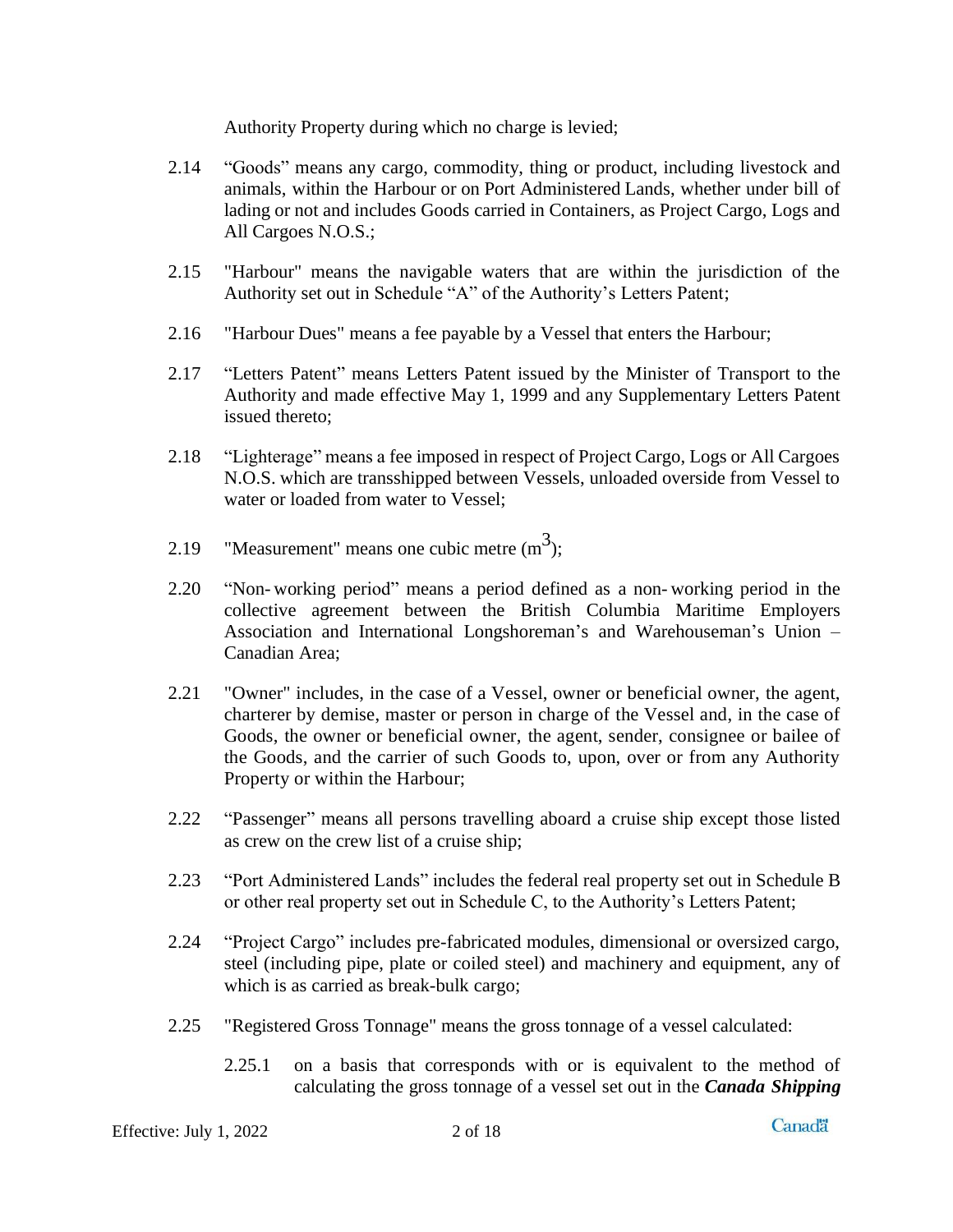*Act,* 2001, S.C. 1996, c.10 or regulations thereto; or

#### 2.25.2 in accordance with the regulations set out in Annex 1 to the *International Convention on Tonnage Measurement of Ships,* 1969;

- 2.26 "Ridley Island Project Cargo Fee" means a fee imposed in respect of Project Cargo which are loaded from truck to rail or from rail to truck at the Road Rail Utility Corridor at Ridley Island;
- 2.27 "Services and Facilities Fees" means those fees assessed against an Owner of a cruise ship for the use of Authority Property for the movement of passengers, goods and stores at Northland Cruise Terminal;
- 2.28 "TEU" means "twenty-foot equivalent unit" which is the volume equivalent of a standard twenty- foot Container. A standard 40' container has a volume of 2 TEU's, a container greater than 20' and less than 40' has a volume of 1 TEU plus the fraction which is the number of feet it is greater than 20' in length divided by 20'. A container greater than 40' has a volume of 2 TEU's plus the fraction which is the number of feet it is greater than 40' divided by 20';
- 2.29 "throughput" means a quantity of Containers or Goods, measured in TEU's or Tonnes carried over a stipulated time period;
- 2.30 "Tonne" ("t") means with reference to weight, one thousand kilograms;
- 2.31 "Tonnage Measurement Certificate" means a certificate that is issued by a surveyor of ships appointed under the *Canada Shipping Act, 2001* and regulations thereto, that sets out the Registered Gross Tonnage of a Vessel or an International Tonnage Certificate issued under the provisions of the *International Convention on Tonnage Measurement of Ships,* 1969;
- 2.32 "unmetered fire line" means a water line connected directly to facilities of the Authority solely for the purpose of fire protection;
- 2.33 "Vessel" means any cargo vessel over 500 Registered Gross Tonnes or a passenger vessel that engages in commercial activity and is equipped to carry more than twelve passengers;
- 2.34 "Wharfage Fee" means a charge imposed in respect of Goods that;
	- 2.34.1 pass over, onto or under Authority Property;
	- 2.34.2 are loaded on or unloaded from a Vessel made fast to Authority Property; or
	- 2.34.3 are loaded on or unloaded from a vehicle (quayage) on Authority Property.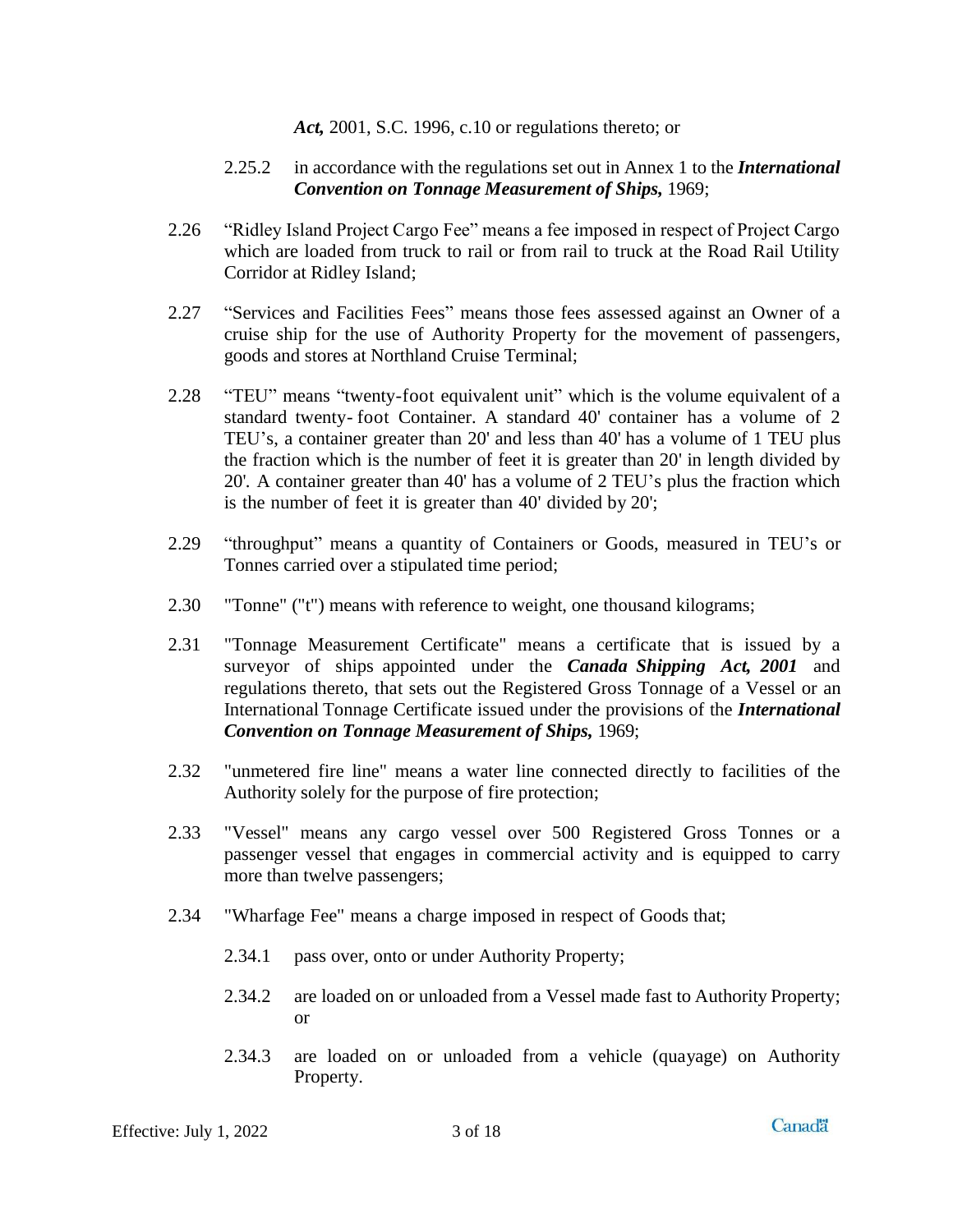- 2.34.4 are loaded on or unloaded from a Vessel within the Harbour from or on a Facility located outside of Port Administered Lands.
- 2.35 "Water Service" means water supplied by the Authority at the Harbour or to any place located on Port Authority Lands.

#### <span id="page-6-0"></span>**3. APPLICATION**:

This Tariff applies to the Harbour, Port Administered Lands, and all Anchorages.

#### <span id="page-6-1"></span>**4. FEES GENERALLY**:

The fees prescribed by this Tariff are authorized pursuant to Article 7.1(b) of the Authority's Letters Patent and Section 49 of the CMA and;

- 4.1 are in addition to fees or charges prescribed by any Statute, Notice or By-law, or that may be owing to the Authority;
- 4.2 are due as soon as they are incurred;
- 4.3 are payable within thirty days from the date due and, where any fee is not paid within that time, an additional charge of one and one-half per cent of any such fee shall be imposed for each additional thirty day period or portion thereof during which it remains unpaid; and
- 4.4 no reduction of fees provided for in this Tariff shall operate to reduce the amount payable below any minimum charge for that item set out in this Tariff.

#### <span id="page-6-3"></span><span id="page-6-2"></span>**5. PAYMENT OF FEES:**

#### 5.1 **Harbour Dues and Anchorage Fees**

- 5.1.1 Harbour Dues shall be calculated as set out in Schedule 1.
- 5.1.2 Anchorage Fees shall be calculated as set out in Schedule 2.
- 5.1.3 The Harbour Dues payable in respect of a Vessel:
	- 5.1.3.1 are due as soon as soon as the Vessel enters the Harbour and shall be paid to the Authority at its office in Prince Rupert; and
	- 5.1.3.2 are in addition to any fees, charges, rates or tolls that are imposed by any other by-law or fixed under Section 49 of the CMA or that may be owing to the Authority.
- 5.1.4 The Anchorage Fees in respect of a Vessel:
	- 5.1.4.1 are incurred based on the consecutive calendar days a Vessel

Effective: July  $1, 2022$  4 of 18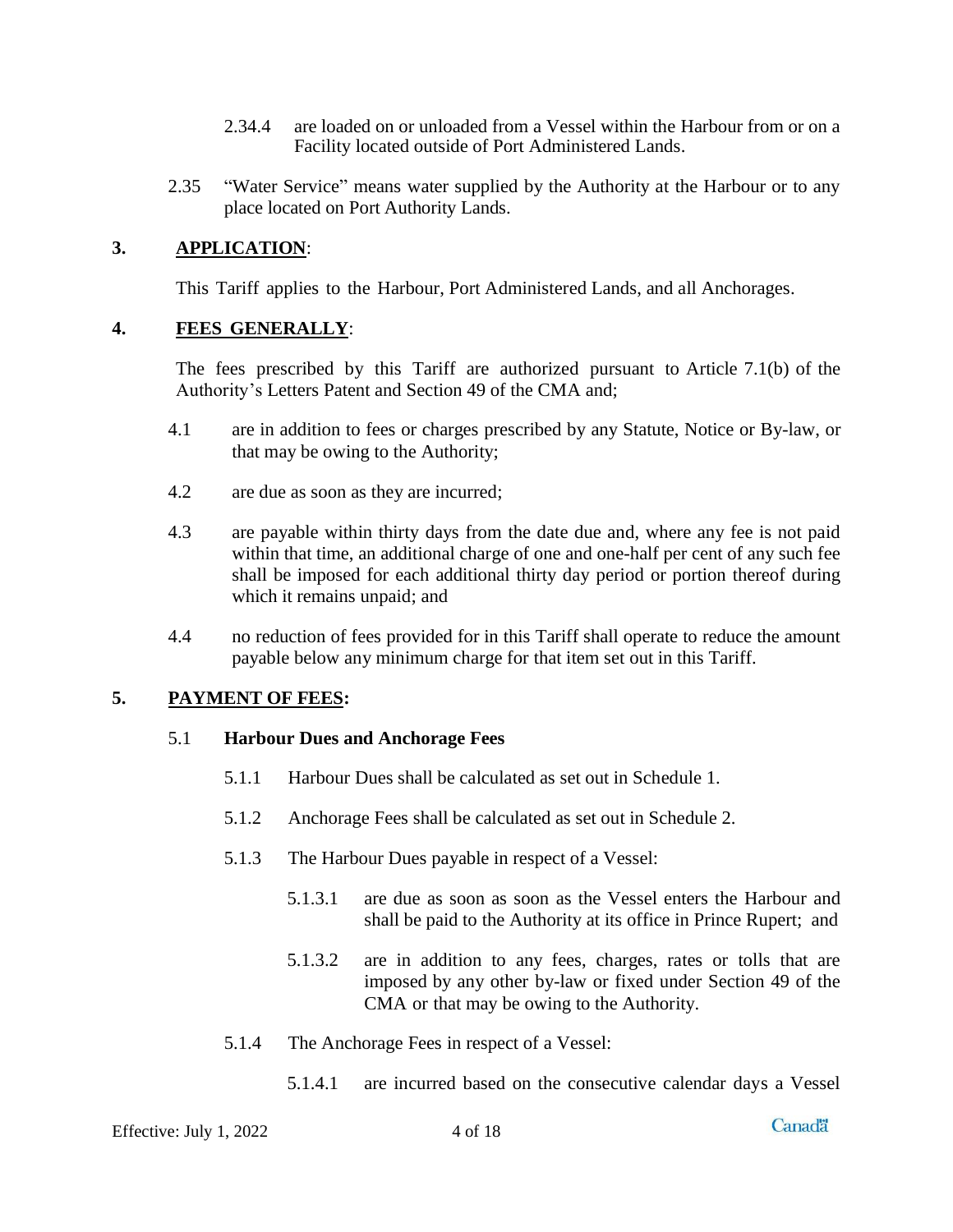utilizes an Anchorage or Anchorages and shall be paid to the Authority at its office in Prince Rupert.

- 5.1.4.2 are in addition to any fees, charges, rates or tolls that are imposed by any other by-law or fixed under Section 49 of the CMA or that may be owing to the Authority.
- 5.1.5 Where two Registered Gross Tonnages are recorded on a Tonnage Measurement Certificate, the greater of those tonnages shall apply for the purposes of this Tariff.
- 5.1.6 Subject to Subsection 5.1.7, where the owner of a Vessel is not able to produce to the Authority a Tonnage Measurement Certificate, the Authority may estimate the gross tonnage of that Vessel and the gross tonnage so estimated shall be deemed to be the Registered Gross Tonnage for the purposes of this Tariff.
- 5.1.7 If, within six months after an estimate of the gross tonnage of a Vessel is made pursuant to Subsection 5.1.6, the Owner produces a Tonnage Measurement Certificate to the Authority, the Harbour Dues payable in respect of that Vessel shall be recalculated on the basis of the gross tonnage shown on the Tonnage Measurement Certificate and any amount previously paid in respect of the Harbour Dues that is in excess of the Harbour Dues as recalculated shall be remitted to the person who paid the Harbour Dues.
- 5.1.8 Harbour Dues and Anchorage Fees are not payable in respect of a Vessel:
	- 5.1.8.1 that is of a non-commercial type or design and belongs to Her Majesty in right of Canada or a Province or to a foreign government and is not engaged in commercial activity;
	- 5.1.8.2 that is of a non-commercial type or design and is used solely for pleasure;
	- 5.1.8.3 that enters and departs the Harbour within a period of twelve consecutive hours without engaging in commercial activity;
	- 5.1.8.4 that enters the Harbour in distress under its own power or under tow without engaging in commercial activity; or
	- 5.1.8.5 of Canadian registry that is engaged exclusively in fishing operations that are authorized by a licence issued to that vessel under the *Fisheries Act*, R.S.C. 1985, c.F-14, or pursuant to the *North Pacific Fisheries Convention Act* or the *Northern Pacific Halibut Fishery Convention Act*.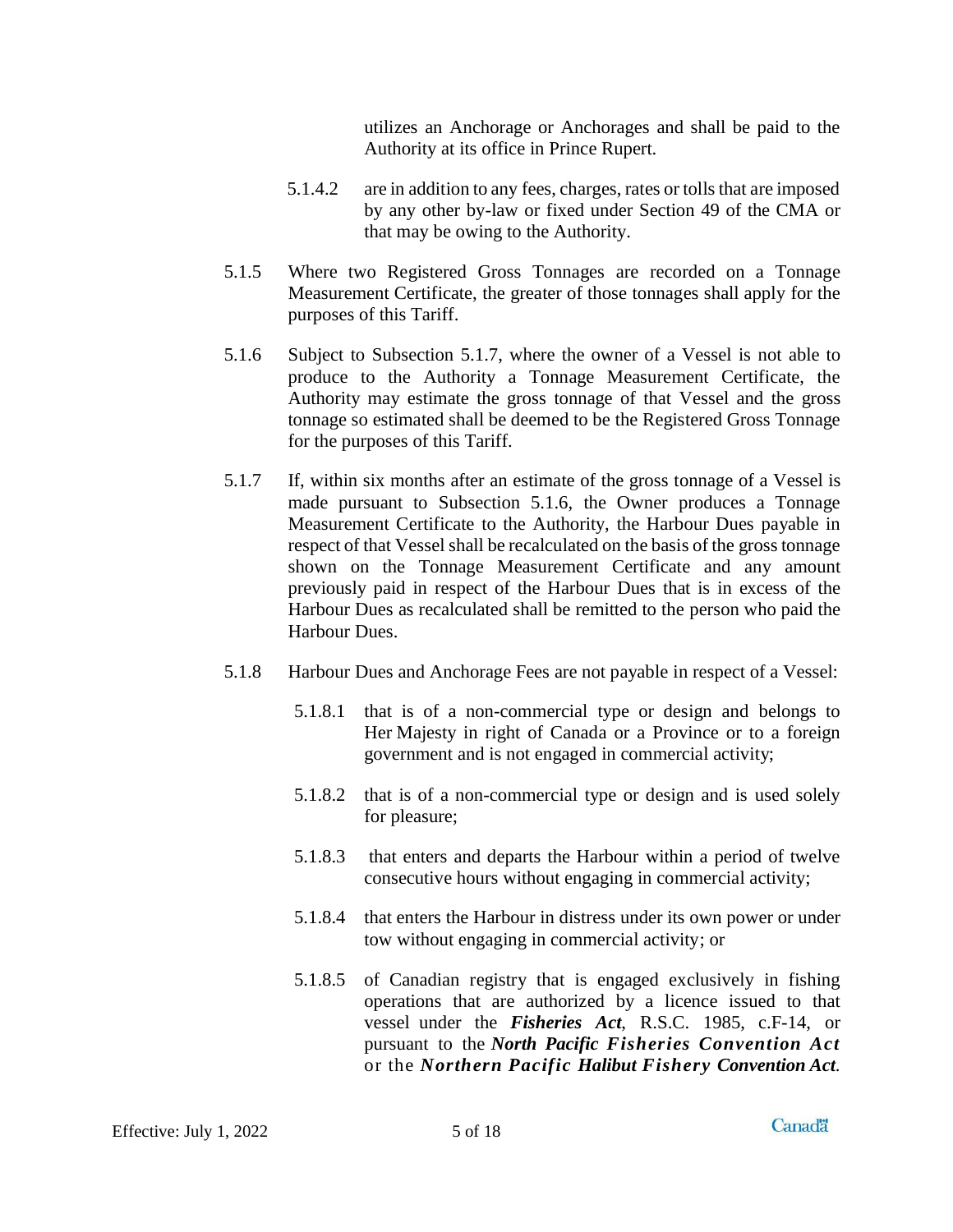5.1.9 Harbour Dues and Anchorage Fees are payable by the Owner of the Vessel.

#### <span id="page-8-0"></span>5.2 **Wharfage Fees**

- 5.2.1 Wharfage fees shall be calculated as set out in Schedule 3.
- 5.2.2 Wharfage fees imposed in respect of any Goods are calculated based on the weight of the Goods in Tonnes, or, in the case of Goods carried in Containers, based on TEUs;
	- 5.2.2.1 all fees shall be calculated on the weight or Measurement of the Goods, whichever yields the greater revenue, but in no case shall a charge calculated on the basis of Measurement exceed four and one-half times the amount that would result if the charge were calculated on the basis of weight.
- 5.2.3 Wharfage fees shall not be imposed more than once in respect of any Goods reshipped from the Harbour except Goods that:
	- 5.2.3.1 are removed from and later reshipped over Authority Property; or
	- 5.2.3.2 are reshipped over Authority Property after alteration in form or composition on Authority Property.
- 5.2.4 Wharfage fees shall not be imposed in respect of:
	- 5.2.4.1 ship's stores and bunker fuel used solely for a Vessel that is loading or unloading Goods or paying Berthage in respect of Authority Property where the Authority does not issue a receipt for the stores and fuel;
	- 5.2.4.2 repair materials, lining or ballast delivered to and for the sole use of a Vessel loading or unloading Goods or paying Berthage in respect of Authority Property; or
	- 5.2.4.3 empty Containers, unless carried and charged for by a Vessel.
- 5.2.5 Wharfage Fees are payable by the Owner of the Goods.

#### <span id="page-8-1"></span>5.3 **Lighterage Fees**

- 5.3.1 Lighterage Fees shall be calculated as set out in Schedule 4;
	- 5.3.1.1 Lighterage fees shall be calculated based on the weight of the Goods in Tonnes; and
	- 5.3.1.2 Lighterage Fees are payable by the Owner of the Goods.

Effective: July 1, 2022 6 of 18

**Canadä**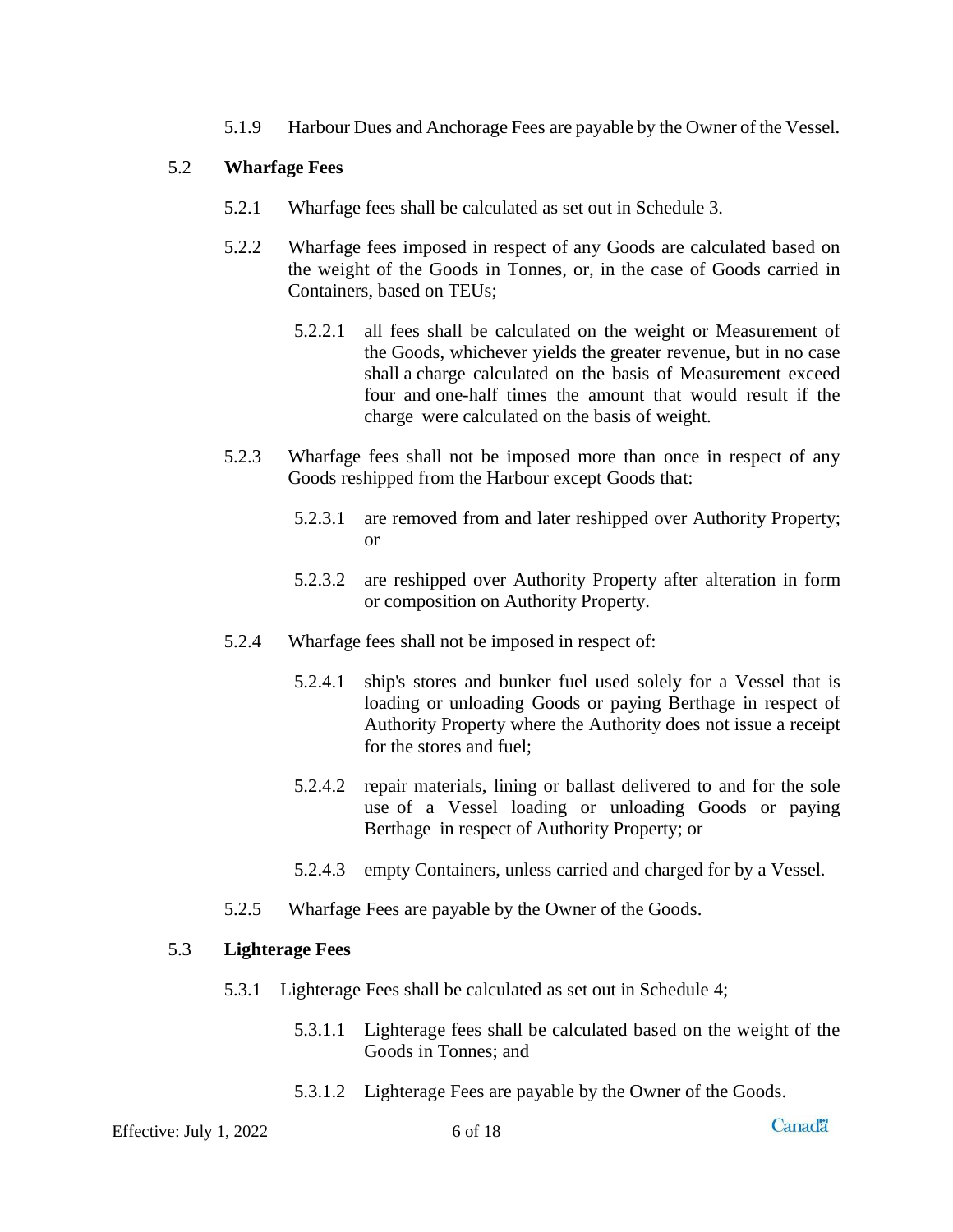#### <span id="page-9-0"></span>5.4 **Berthage Fees**

- 5.4.1 Berthage Fees shall be calculated as set out in Schedule 5.
- 5.4.2 Subject to Subsection 5.4.3, where the Owner of a Vessel is not able to produce to the Authority a Tonnage Measurement Certificate, which includes the length of the Vessel the Authority may estimate the length of that Vessel and the length so estimated shall be deemed to be the length for the purposes of calculating Berthage Fees pursuant to Schedule 4 of this Tariff.
- 5.4.3 If, within six months after an estimate of the length of a Vessel is made pursuant to Subsection 5.4.2, the Owner of the Vessel produces a Tonnage Measurement Certificate to the Authority, which includes the length of the Vessel, the Berthage Fees payable in respect of that Vessel shall be recalculated on the basis of the length shown on the Tonnage Measurement Certificate and any amount previously paid in respect of the Berthage Fees that is in excess of the Berthage Fees as recalculated shall be remitted to the person who paid the Berthage Fees.
- 5.4.4 Where Berthage Fees are payable in respect of a Vessel, it shall be paid for the period of time commencing when the first line is made fast and terminating when the last line is cast off.
- 5.4.5 Berthage Fees shall be paid by the Owner of the Vessel.
- 5.4.6 Berthage Fees are not payable in respect of a Vessel:
	- 5.4.6.1 that is of a non-commercial type or design and belongs to Her Majesty in right of Canada or a Province or to a foreign government and is not engaged in commercial activity;
	- 5.4.6.2 a tug that is docking or undocking another Vessel; or
	- 5.4.6.3 any other Vessel that is loading or unloading goods to or from any Vessel that is paying Berthage Fees to the Authority, if that Vessel is moored at Authority Property with the permission of the Authority.

#### <span id="page-9-1"></span>5.5 **Dockage Fees**

- 5.5.1 Dockage Fees shall be calculated as set out in Schedule 6; and
- 5.5.2 Dockage Fees shall be paid by the Owner of the Vessel.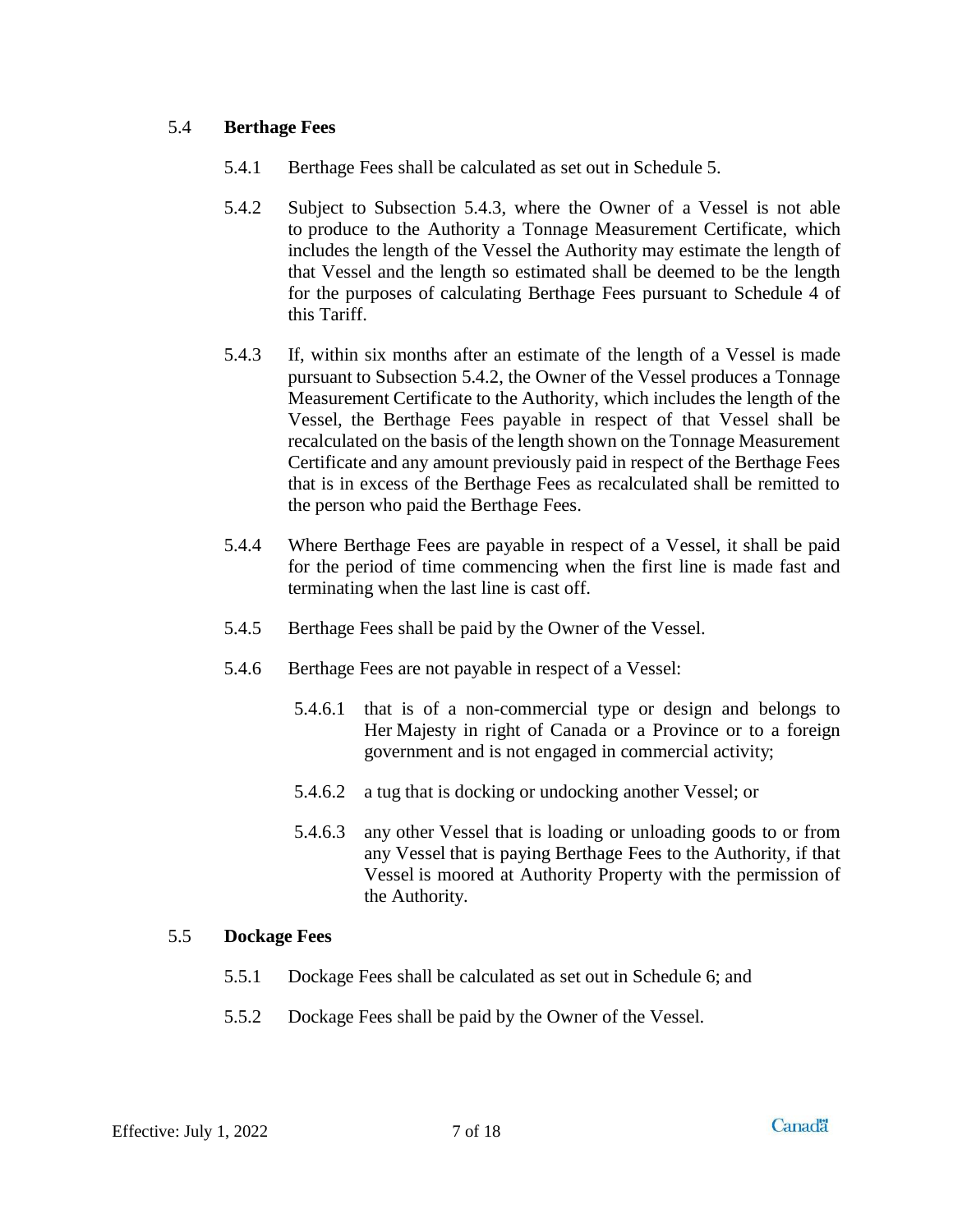#### <span id="page-10-0"></span>5.6 **Services and Facilities Fees**

- 5.6.1 Services and Facilities Fees are calculated as set out on Schedule 7.
- 5.6.2 Services and Facilities Fees set out in Schedule 7 are payable by every Vessel berthed at Authority Property that arrives and/or departs with passengers.
- 5.6.3 Services and Facilities Fees are in addition to any other charges owing to the Authority.
- 5.6.4 Service fees are payable by the Owner of the Vessel.

#### <span id="page-10-1"></span>5.7 **Water Service Fees**

- 5.7.1 Water Service Fees are calculated as set out in Schedule 8.
- 5.7.2 The fees described on Schedule 7 are due on the day the Water Service is provided and are payable to the Authority at its office in Prince Rupert within thirty days of that day, by the person requesting the service.
- 5.7.3 Any Vessel that is not ready to receive water at the time when it was agreed to be delivered shall forfeit its turn and may be charged a delay fee.
- 5.7.4 The person requesting the Water Service shall notify the Authority of the date and time when the Water Service is to be discontinued, and is liable for all charges incurred for the water until the service is discontinued.
- 5.7.5 Water Service shall be provided at such sections or areas of the Harbour or Port Authority Lands as the Authority may from time to time designate and the Authority is not responsible for failure to supply or for any delay or interruption in supplying water or for any deficiency in the quality of water supplied.

#### <span id="page-10-2"></span>5.8 **Fairview Connector Road Fee**

- 5.8.1 Fairview Connector Road Fees are calculated as set out in Schedule 9.
- 5.8.2 Fairview Connector Road Fees are calculated based on the number of Containers
- 5.8.3 Fairview Connector Road Fees are payable by the Owner of the Goods

#### <span id="page-10-3"></span>5.9 **Ridley Island Project Cargo Fees**

5.9.1 Ridley Island Project Cargo Fees shall be calculated as set out in Schedule 10: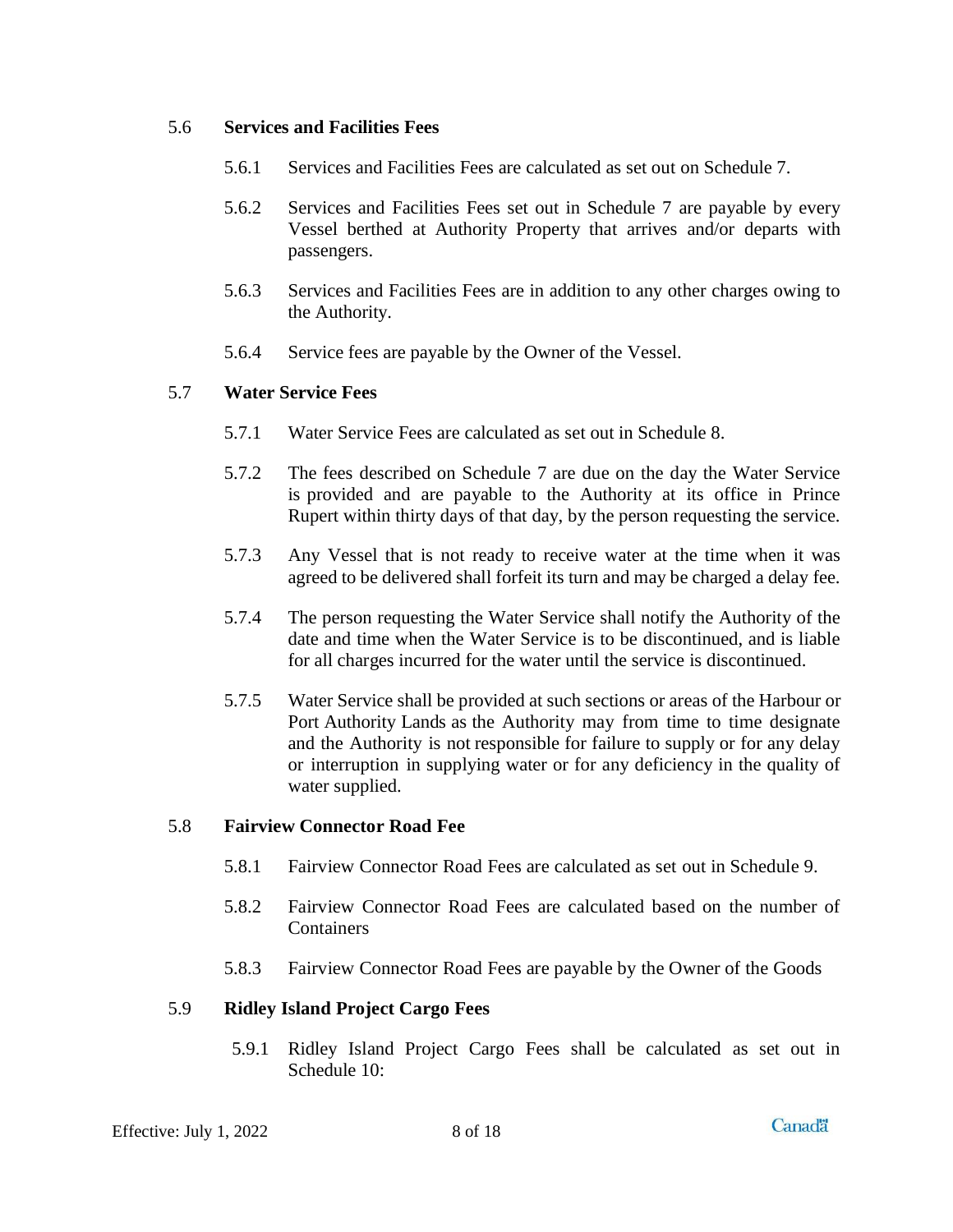- 5.9.1.1 Ridley Island Project Cargo Fees shall be calculated based on the weight of the Project Cargo in tonnes; and
- 5.9.1.2 Ridley Island Project Cargo Fees are payable by the Owner of the Goods.

#### <span id="page-11-1"></span><span id="page-11-0"></span>**6. GENERAL PROVISIONS**

#### 6.1 **Compulsory Removal of Goods**

- 6.1.1 The Authority may, by written notice to the Owner of any goods that are on Authority Property, require the removal of those goods at the Owner's expense after the expiration of Free Time and the Owner, upon receipt of such notice, shall remove the goods forthwith from Authority Property.
- 6.1.2 Subsection 6.2.1 may not apply to Authority Property, if the Authority Property is under lease to any person or allotted to any person by the Authority.

#### <span id="page-11-2"></span>6.2 **Disposition of Goods**

6.2.1 Subject to subsection 6.1.2 the Authority may, at the risk and expense of the Owner of the goods, remove, store or relocate any goods that are left on Authority Property after the expiration of Free Time.

#### <span id="page-11-3"></span>6.3 **Goods Requiring Refrigeration**

6.3.1 Where refrigerated goods are to be loaded on or unloaded from a Vessel, the Owner of the Vessel shall arrange for the consignee of the goods to take immediate delivery of the goods when they are unloaded, or arrange for delivery of the goods for outward movement at a proper time in order to permit the handling and loading of them on the Vessel without delay, whichever is appropriate.

#### <span id="page-11-4"></span>6.4 **Documentation**

- 6.4.1 The cost of supplying clerks, labour, material, and equipment for the checking and sorting of Goods that have not been delivered by the Owner of a Vessel according to bills of lading at the time they were unloaded from the Vessel may be charged to the Owner of the Vessel.
- 6.4.2 Complete documentation in respect of the cargo of a Vessel shall be provided by the Owner of the Vessel to the Authority three full working days before the cargo is unloaded.
- 6.4.3 Where documentation in respect of the cargo of a Vessel is not provided by the Owner to the Authority within the time specified in subsection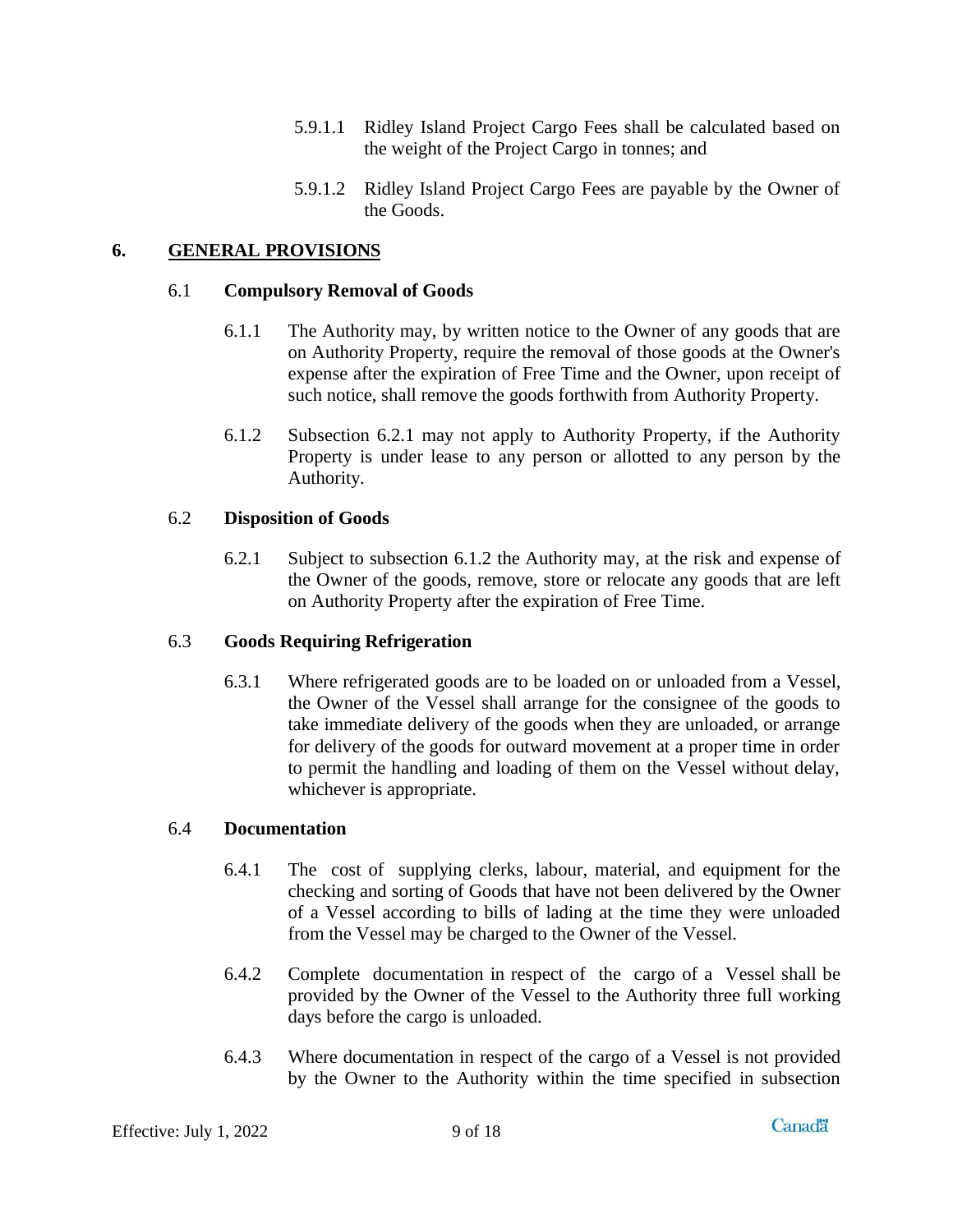6.4.2, as a result of which the Authority incurs additional expenses in the calculation of charges or the preparation of container load plans on behalf of the Owner, such costs shall be paid by the Owner.

#### <span id="page-12-0"></span>6.5 **Materials and Services Supplied**

6.5.1 Charges for any material furnished and any s ervices performed by the Authority shall be based on the cost of the material or service plus a 15% fee.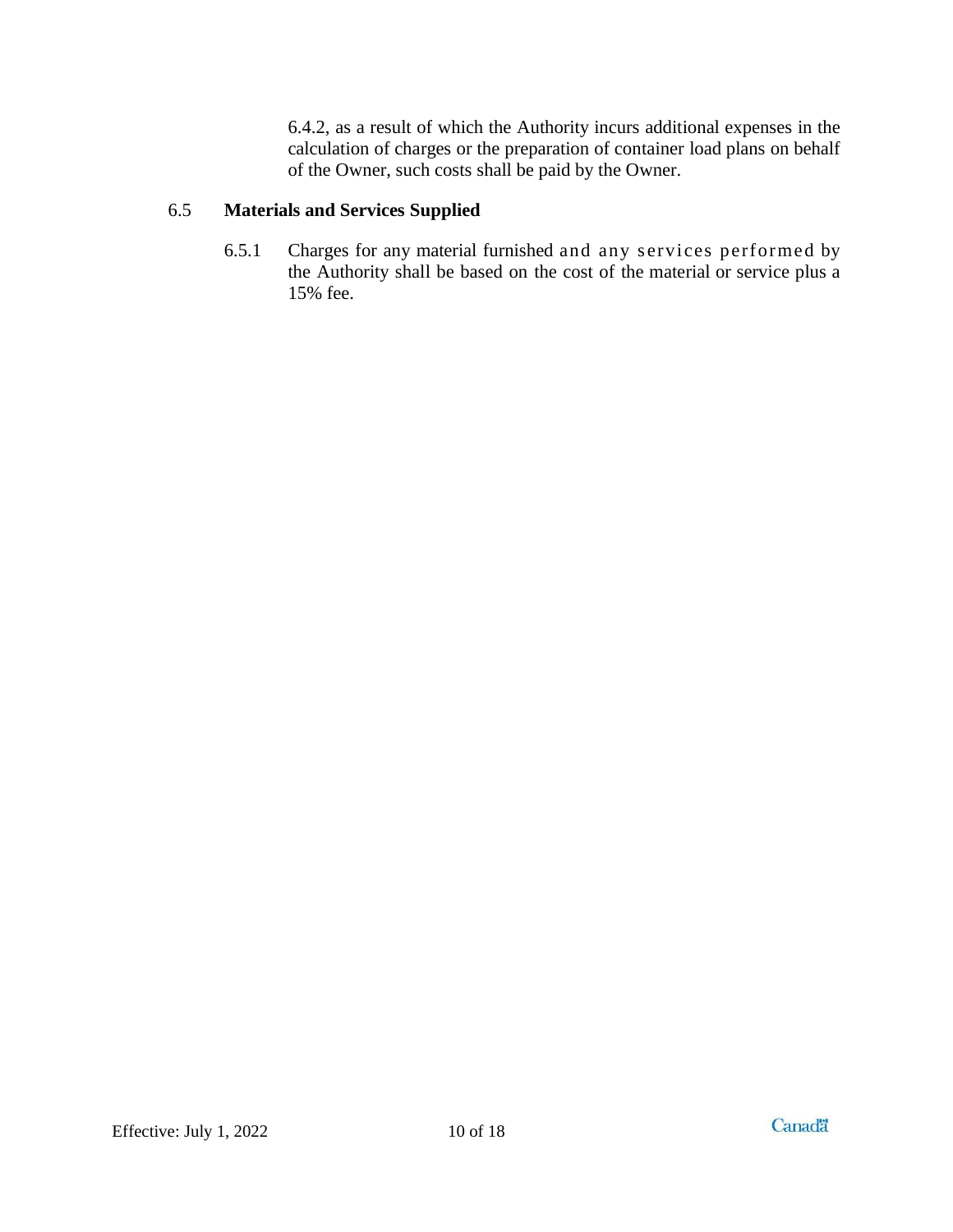#### HARBOUR DUES

<span id="page-13-1"></span><span id="page-13-0"></span>

| <b>ITEM</b> | <b>DESCRIPTION</b>                                                                                                              | <b>UNIT</b>                      | <b>RATE</b> |
|-------------|---------------------------------------------------------------------------------------------------------------------------------|----------------------------------|-------------|
| 1000        | <b>HARBOUR DUES:</b><br>Harbour Dues are imposed on a Vessel each<br>time it comes into the Harbour.                            |                                  |             |
| 1001        | Harbour Dues are calculated on each tonne of<br><b>Registered Gross Tonnage</b>                                                 | <b>Registered Gross</b><br>Tonne | \$0.0953    |
| 1002        | Harbour Dues for Vessels qualifying for Tier 1<br>of Green Wave Program calculated on each<br>tonne of Registered Gross Tonnage | <b>Registered Gross</b><br>Tonne | \$0.0857    |
| 1003        | Harbour Dues for Vessels qualifying for Tier 2<br>of Green Wave Program calculated on each<br>tonne of Registered Gross Tonnage | <b>Registered Gross</b><br>Tonne | \$0.0762    |
| 1004        | Harbour Dues for Vessels qualifying for Tier 3<br>of Green Wave Program calculated on each<br>tonne of Registered Gross Tonnage | <b>Registered Gross</b><br>Tonne | \$0.0476    |

#### **QUALIFICATION UNDER THE GREEN WAVE PROGRAM**

The Green Wave Program, offers reduced harbor fees to vessels that have implemented emission reduction measures and/or other environmental practices to improve their environmental performance. The program focuses on environmental certification, fuel quality, technological implementation, and management practices. The aim of the Green Wave program is to incentivize Vessel Owners to increase their environmental awareness and continue to improve the performance of their Vessels.

Owner of Vessels wishing to qualify for one of three tier levels listed above are required to contact the Manager of Environmental Sustainability, Prince Rupert Port Authority at: (250) 627-8899 or by email at [greenwave@rupertport.com.](mailto:greenwave@rupertport.com)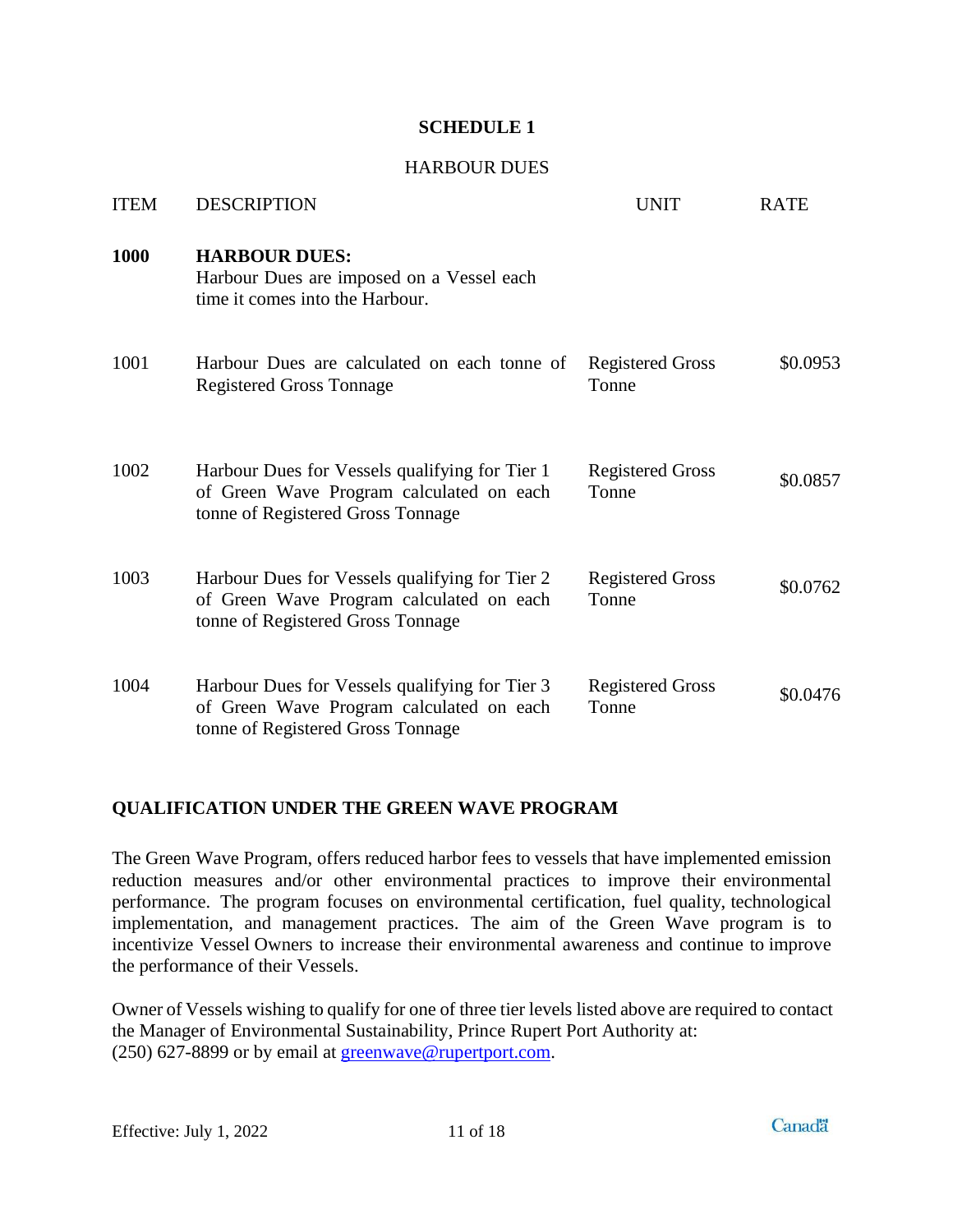## ANCHORAGE FEES

<span id="page-14-1"></span><span id="page-14-0"></span>

| <b>ITEM</b> | <b>DESCRIPTION</b>                                                                                                       | UNIT                             | <b>FEE</b> |
|-------------|--------------------------------------------------------------------------------------------------------------------------|----------------------------------|------------|
| 2000        | <b>ANCHORAGE FEES</b>                                                                                                    |                                  |            |
|             | Anchorages Fees are imposed on a Vessel<br>based on consecutive calendar days it utilizes<br>an Anchorage or Anchorages. |                                  |            |
| 2001        | First 10 days                                                                                                            | <b>Registered Gross</b><br>Tonne | \$0.000    |
| 2002        | Day 11 to $15$                                                                                                           | <b>Registered Gross</b><br>Tonne | \$0.000    |
| 2003        | Day 16 to 25                                                                                                             | <b>Registered Gross</b><br>Tonne | \$0.000    |
| 2004        | Day 26 to 30                                                                                                             | <b>Registered Gross</b><br>Tonne | \$0.000    |
| 2005        | Day 31 onwards                                                                                                           | <b>Registered Gross</b><br>Tonne | \$0.000    |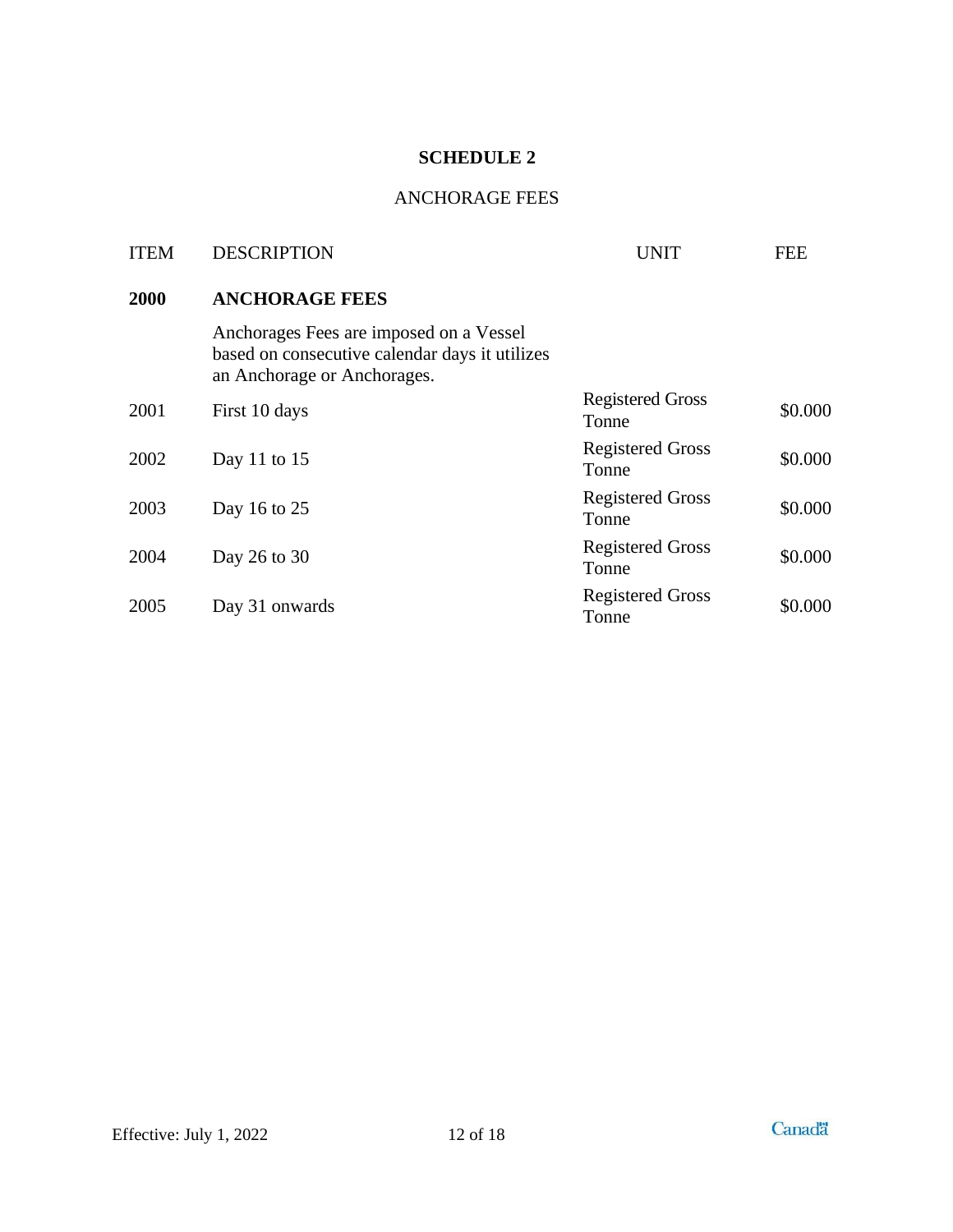## WHARFAGE FEES

<span id="page-15-1"></span><span id="page-15-0"></span>

| <b>ITEM</b> | <b>DESCRIPTION</b>               | <b>UNIT</b>             | <b>FEE</b> |
|-------------|----------------------------------|-------------------------|------------|
| 3000        | <b>CONTAINERS:</b>               |                         |            |
| 3001        | <b>Import Containers (laden)</b> | 20' (1 TEU)             | \$54.32    |
| 3002        | <b>Import Containers (laden)</b> | 40' (2 TEU)             | \$79.97    |
| 3003        | <b>Export Containers (laden)</b> | 20' (1 TEU)             | \$38.48    |
| 3004        | <b>Export Containers (laden)</b> | 40' (2 TEU)             | \$56.52    |
| 3005        | <b>Import Containers (empty)</b> | 20'-40' (1-2 TEU)       | \$0.00     |
| 3006        | <b>Export Containers (empty)</b> | 20'-40' (1-2 TEU)       | \$0.00     |
| 3007        | <b>Import Containers (laden)</b> | 44' > (2 TEU)           | \$89.25    |
| 3008        | <b>Export Containers (laden)</b> | $44' > (2 \text{ TEU})$ | \$63.63    |
| 3100        | <b>ALL CARGOES N.O.S.:</b>       |                         |            |
| 3101        | Loose                            | t                       | \$2.27     |
| 3102        | Unitized                         | t                       | \$2.27     |
| 3103        | <b>Liquids and Gases</b>         | t                       | \$2.27     |
| 3200        | <b>SLACK WAX:</b>                |                         |            |
| 3201        | Slack Wax                        | t                       | \$2.27     |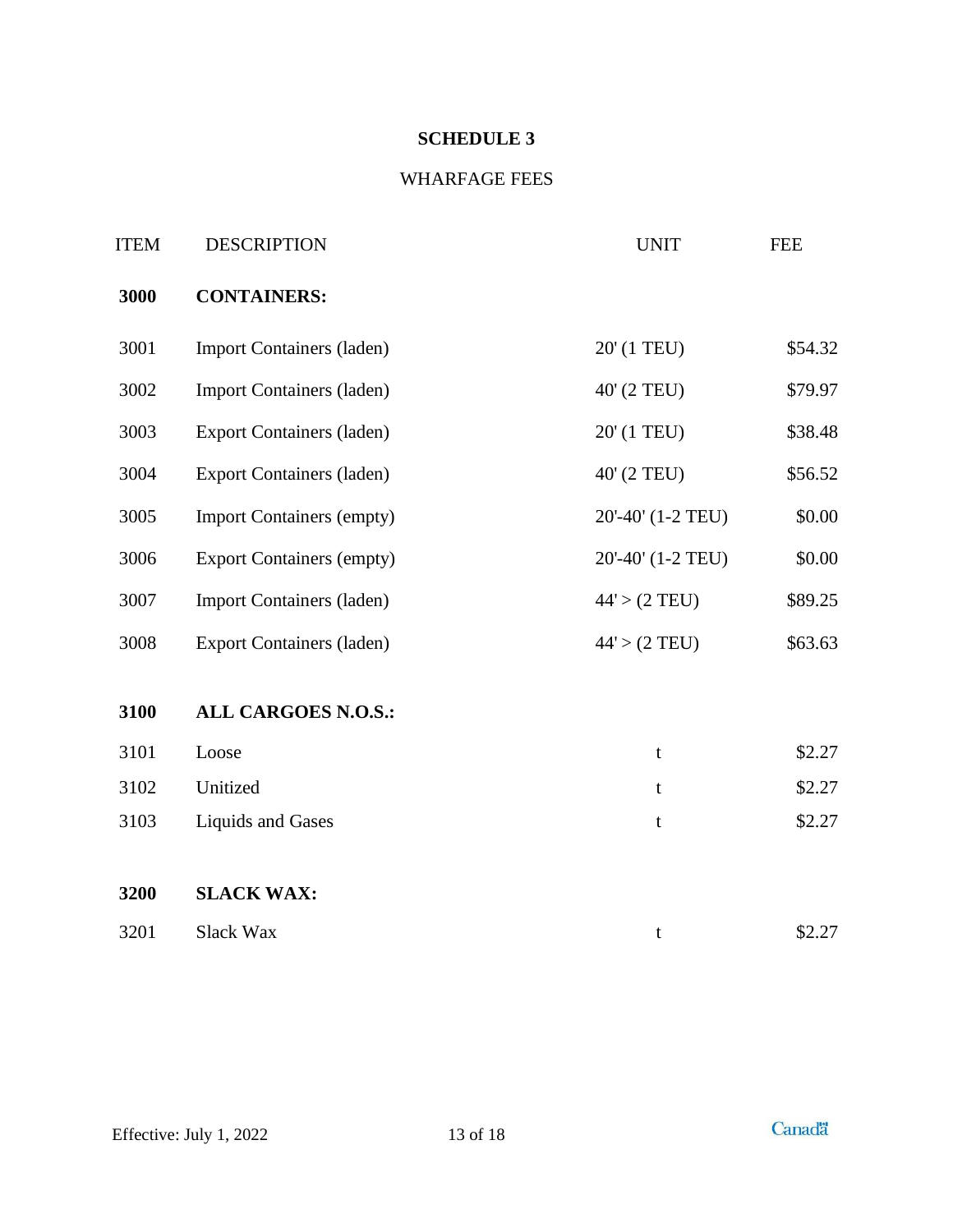## LIGHTERAGE FEES

<span id="page-16-1"></span><span id="page-16-0"></span>

| <b>ITEM</b> | <b>DESCRIPTION</b>                       | <b>UNIT</b> | <b>FEE</b> |
|-------------|------------------------------------------|-------------|------------|
| 4000        | <b>PROJECT CARGO:</b>                    |             |            |
| 4001        | Modules & Dimensional and Oversize Cargo | t           | \$5.56     |
| 4002        | Steel (pipe, plate, coil)                | $\mathbf t$ | \$1.40     |
| 4003        | Machinery, Equipment & Mobile Equipment  | t           | \$2.22     |
|             |                                          |             |            |
| 4100        | LOGS:                                    |             |            |
| 4101        | Logs                                     | t           | \$0.57     |
|             |                                          |             |            |
| 4200        | <b>ALL CARGOES N.O.S:</b>                |             |            |
| 4201        | Loose                                    | $\mathbf t$ | \$1.12     |
| 4202        | Unitized                                 | t           | \$1.12     |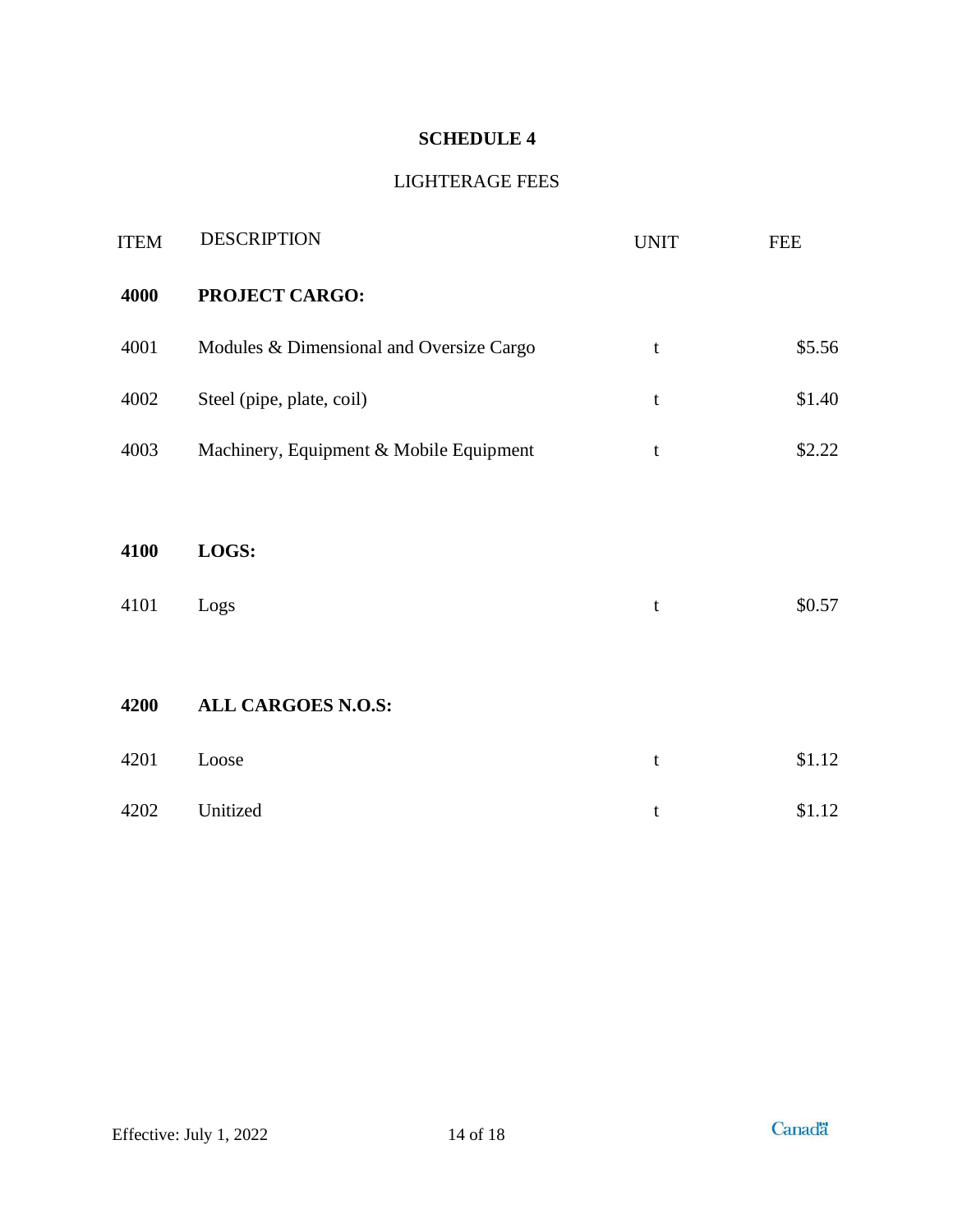#### BERTHAGE FEES

<span id="page-17-1"></span><span id="page-17-0"></span>

| <b>ITEM</b> | <b>DESCRIPTION</b>                                                      | UNIT      | FEE     |
|-------------|-------------------------------------------------------------------------|-----------|---------|
| 5000        | <b>VESSELS:</b> For working periods for each<br>hour or portion thereof |           |         |
| 5001        | For working periods for each hour or<br>portion thereof                 | per metre | \$1.176 |
| 5002        | For non-working periods for each hour<br>or portion thereof             | per metre | \$0.295 |
| 5003        | The minimum charge for Vessels is 4 hours                               |           |         |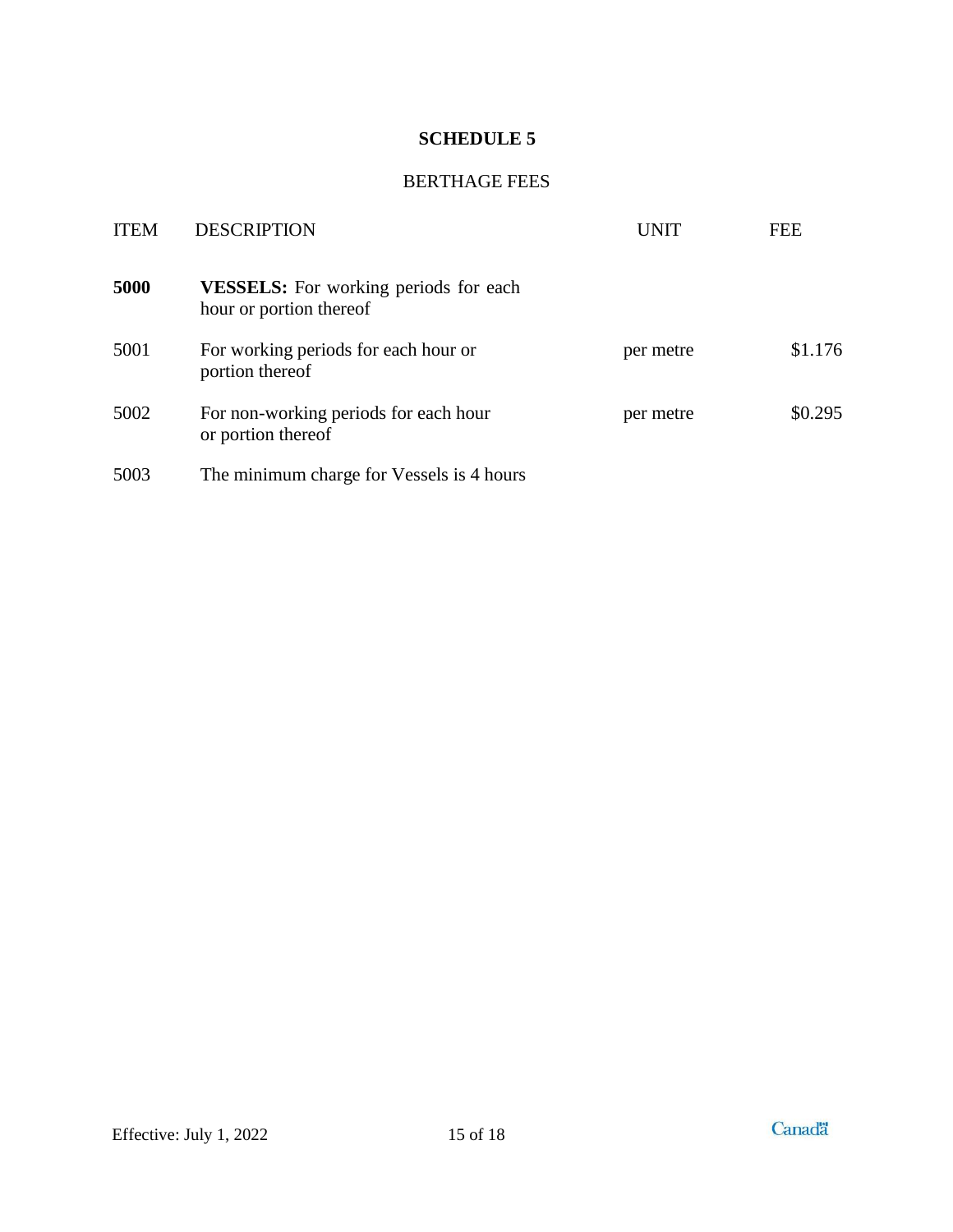## DOCKAGE FEES

<span id="page-18-1"></span><span id="page-18-0"></span>

| <b>ITEM</b> | <b>DESCRIPTION</b>                | <b>UNIT</b> | FEE     |
|-------------|-----------------------------------|-------------|---------|
| 6000        | <b>NORTHLAND CRUISE TERMINAL:</b> |             |         |
| 6001        | For vessels per metre per day     | per metre   | \$28.21 |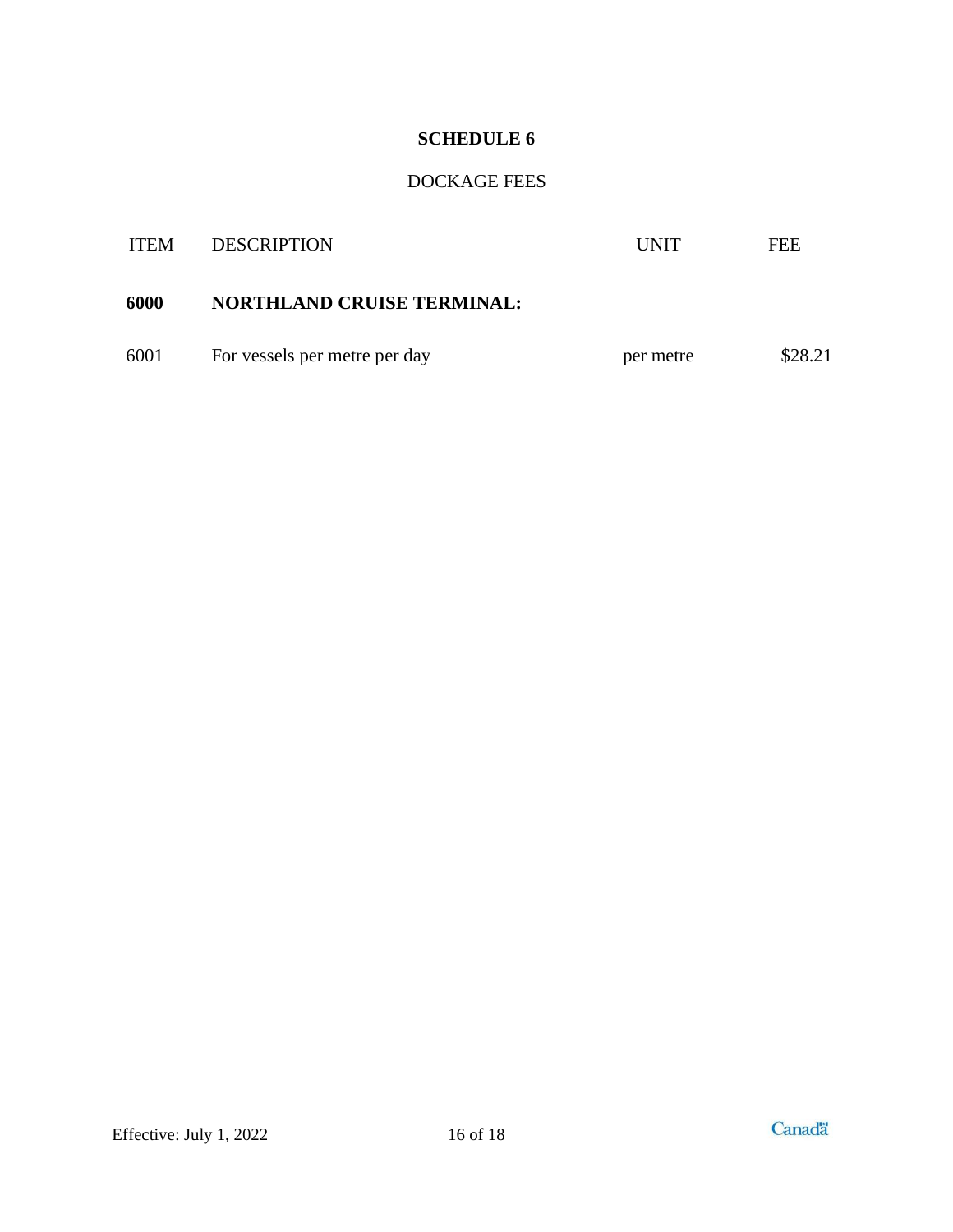## SERVICES AND FACILITIES FEES

<span id="page-19-1"></span><span id="page-19-0"></span>

| <b>DESCRIPTION</b>  | <b>UNIT</b>   | <b>FEE</b>                                  |
|---------------------|---------------|---------------------------------------------|
|                     |               |                                             |
| Port Call           | per passenger | \$2.99                                      |
| <b>Security Fee</b> | per hour      | \$77.67                                     |
|                     |               | <b>NORTHLAND CRUISE TERMINAL PORT CALL:</b> |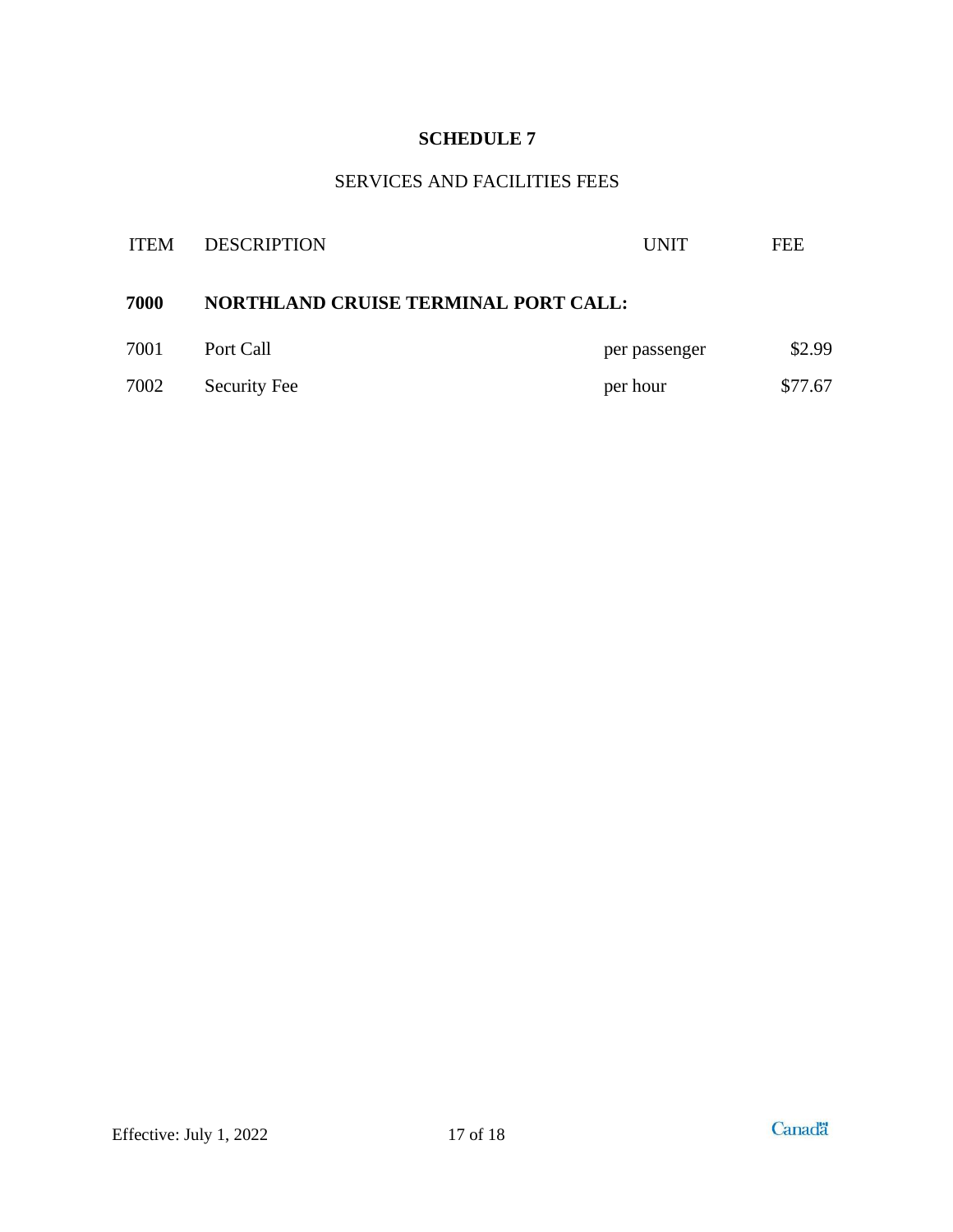### WATER SERVICE FEES

<span id="page-20-1"></span><span id="page-20-0"></span>

| <b>ITEM</b> | <b>DESCRIPTION</b>                                                                                                                                                                                       | <b>UNIT</b>                                                 | <b>RATE</b>                     |  |
|-------------|----------------------------------------------------------------------------------------------------------------------------------------------------------------------------------------------------------|-------------------------------------------------------------|---------------------------------|--|
| 8000        | For each Water Service provided from Authority facilities to a Vessel:                                                                                                                                   |                                                             |                                 |  |
| 8001        | - water charge                                                                                                                                                                                           | per m3                                                      | \$1.16                          |  |
| 8002        | - service charge - cost to the Authority                                                                                                                                                                 | per service                                                 | \$68.73                         |  |
| 8003        | - water fee, up to 200'                                                                                                                                                                                  | Vessel/day                                                  | \$55.60                         |  |
| 8004        | - water fee, 200' and over                                                                                                                                                                               | Vessel/day                                                  | \$111.20                        |  |
| 8100        | For each Water Service provided to a user other than a Vessel:                                                                                                                                           |                                                             |                                 |  |
| 8101        | - water charge<br>(excluding Ridley Island)                                                                                                                                                              | cost to the Authority of<br>providing the service plus 15%. |                                 |  |
| 8102        | - service charge<br>(excluding Ridley Island)                                                                                                                                                            |                                                             | current municipal rate.         |  |
| 8103        | - unmetered fire line<br>(excluding Ridley Island)                                                                                                                                                       | current municipal rate.                                     |                                 |  |
| 8104        | - water service connection<br>(excluding Ridley Island)                                                                                                                                                  |                                                             | cost to the Authority plus 15%. |  |
| 8105        | For Water Service provided to a user other than a Vessel at Ridley Island:                                                                                                                               |                                                             |                                 |  |
|             | Where it is deemed that any user shall require large volumes of water, the applicant<br>will be required to install and maintain an acceptable water meter, with the following<br>monthly rate to apply: |                                                             |                                 |  |
| (i)         | - water charge from $0 - 2,800$ m3                                                                                                                                                                       | per m3                                                      | $$111.20+$<br>\$0.44            |  |
| (ii)        | - water charge over 2,800 m3                                                                                                                                                                             | per m3                                                      | $$111.20 +$<br>\$0.33           |  |
|             |                                                                                                                                                                                                          |                                                             |                                 |  |

Should the meter become inoperative, the owner shall cause the necessary repairs to be completed within thirty (30) days. This period of repair will be billed at the average rate for the preceding twelve (12) months.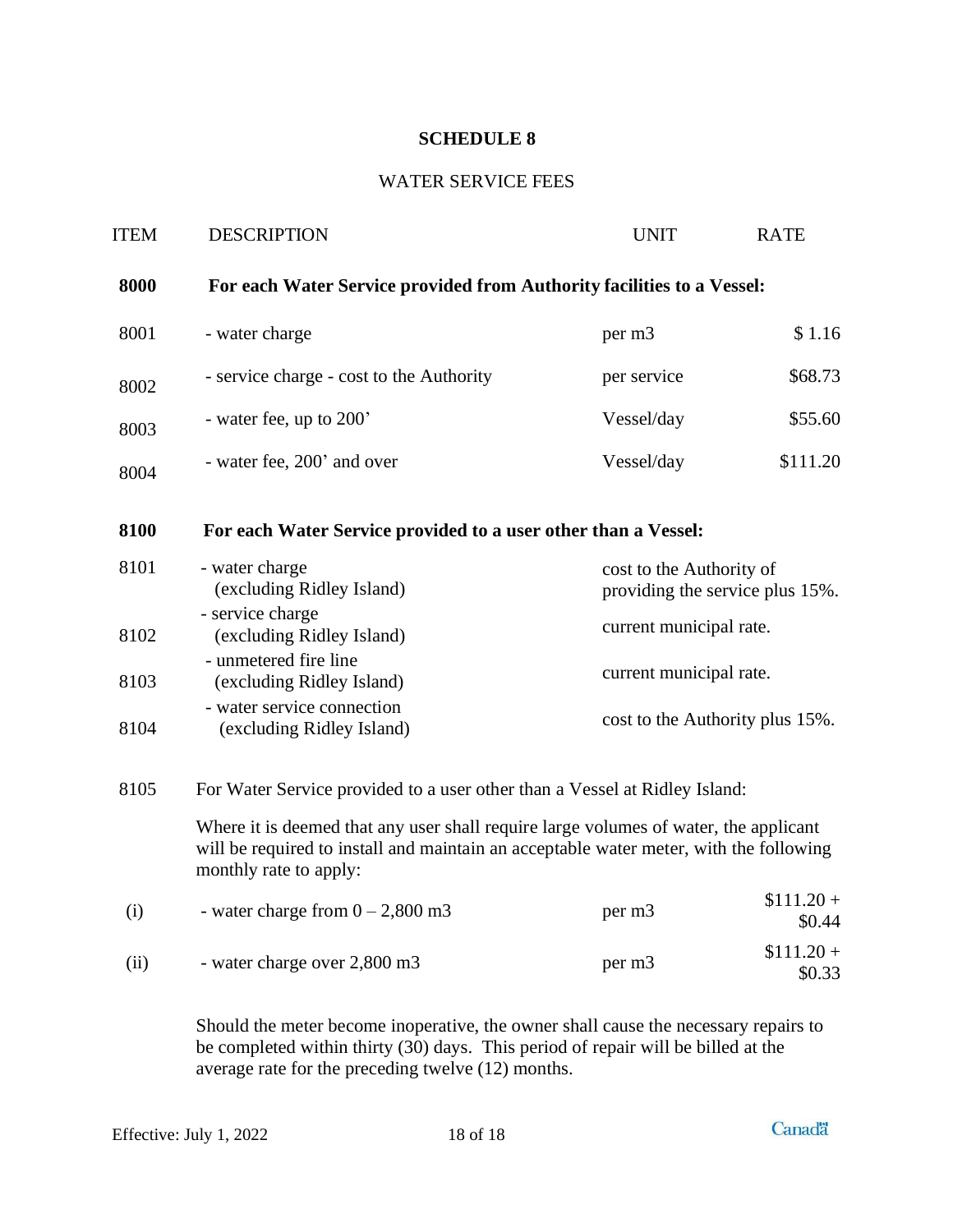## FAIRVIEW CONNECTOR ROAD FEE

<span id="page-21-1"></span><span id="page-21-0"></span>

| <b>ITEM</b> | <b>DESCRIPTION</b>                    | UNIT          | FEE     |
|-------------|---------------------------------------|---------------|---------|
| 9000        | <b>CONTAINERS:</b>                    |               |         |
| 9001        | Northbound (into Fairview terminal)   | Per Container | \$10.00 |
| 9002        | Southbound (out of Fairview terminal) | Per Container | \$5.00  |